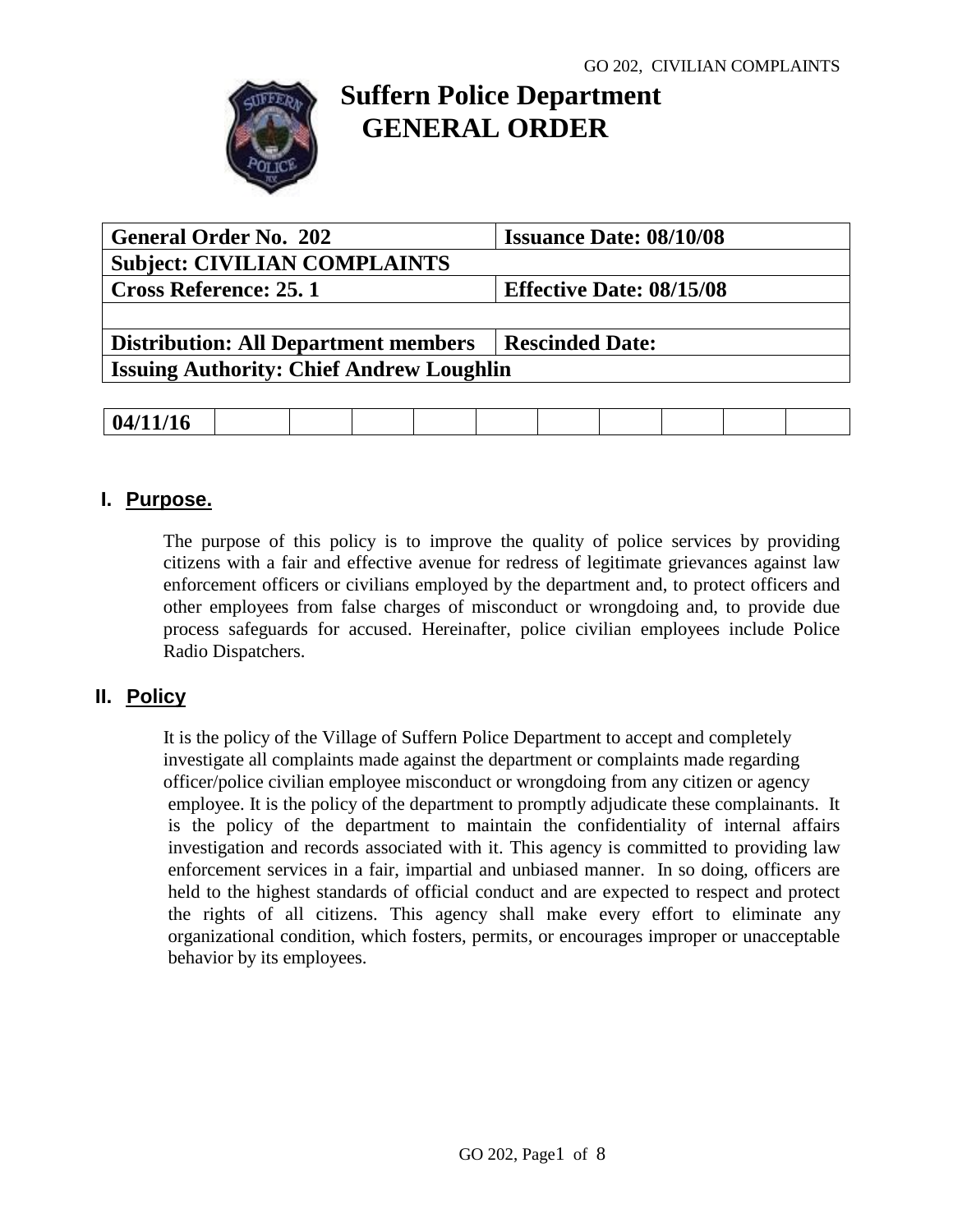### **III. Designated Internal Affairs Position**

*1.* The Chief of Police has primary responsibility for the internal affairs function of the department. The Chief of Police has designated the Lieutenant's as the persons responsible for the overall internal affairs function of the department. The Lieutenant's will act as the liaison between the District Attorney's office and the department during criminal investigations.

### **IV. Procedures**

- 1. Receipts and Processing of Complaints.
	- A. Complaints against police officers or police civilian employees shall be accepted from any source. Each complaint, whether made in person, by letter, email, electronically, telephone or anonymously will be investigated to a logical conclusion. However, the investigating supervisor must personally interview persons filing complaints via telephone, mail or email and all appropriate forms are to be completed to include obtaining pertinent statements from a complainant. Complainants will be advised that their complaint will be investigated.
		- (1) Individuals should be encouraged to submit their complaints in person in order to obtain as complete a report as soon as possible after the incident.
		- (2) If a complaint against a police employee is filed anonymously, whereby the complainant refuses to be personally interviewed, the supervisor conducting the preliminary investigation shall file a confidential, written memo citing all pertinent information to the Chief of Police. The Chief of Police shall cause an investigation to be initiated.

#### B. **Complaints against police officers/civilian police employees are to be referred to the Supervisor and shall not be entertained by civilian department personnel.**

- *2.* Classification of Complaints*.*
	- A. **Class I Complaint.** Class I complaints include but are not limited to such issues as general complaints about receiving a summons or dissatisfaction with the quality/type of service provided.
	- B. **Class II Complaints.** Class II complaints are considered more serious than Class I complaints and generally relate to such issues including but not limited to an officer's/civilian employee's demeanor, courtesy, lack of effort, curtness or triteness, etc., or those complaints which allege intentional bias or profiling.
	- C. **Class III Complaints.** Complaints that allege more serious issues such as abuse of power, excessive force, improper/unjustified arrest, gross misconduct, etc., are considered formal complaints. Due to their serious nature and possible disciplinary actions extensive investigative effort is required.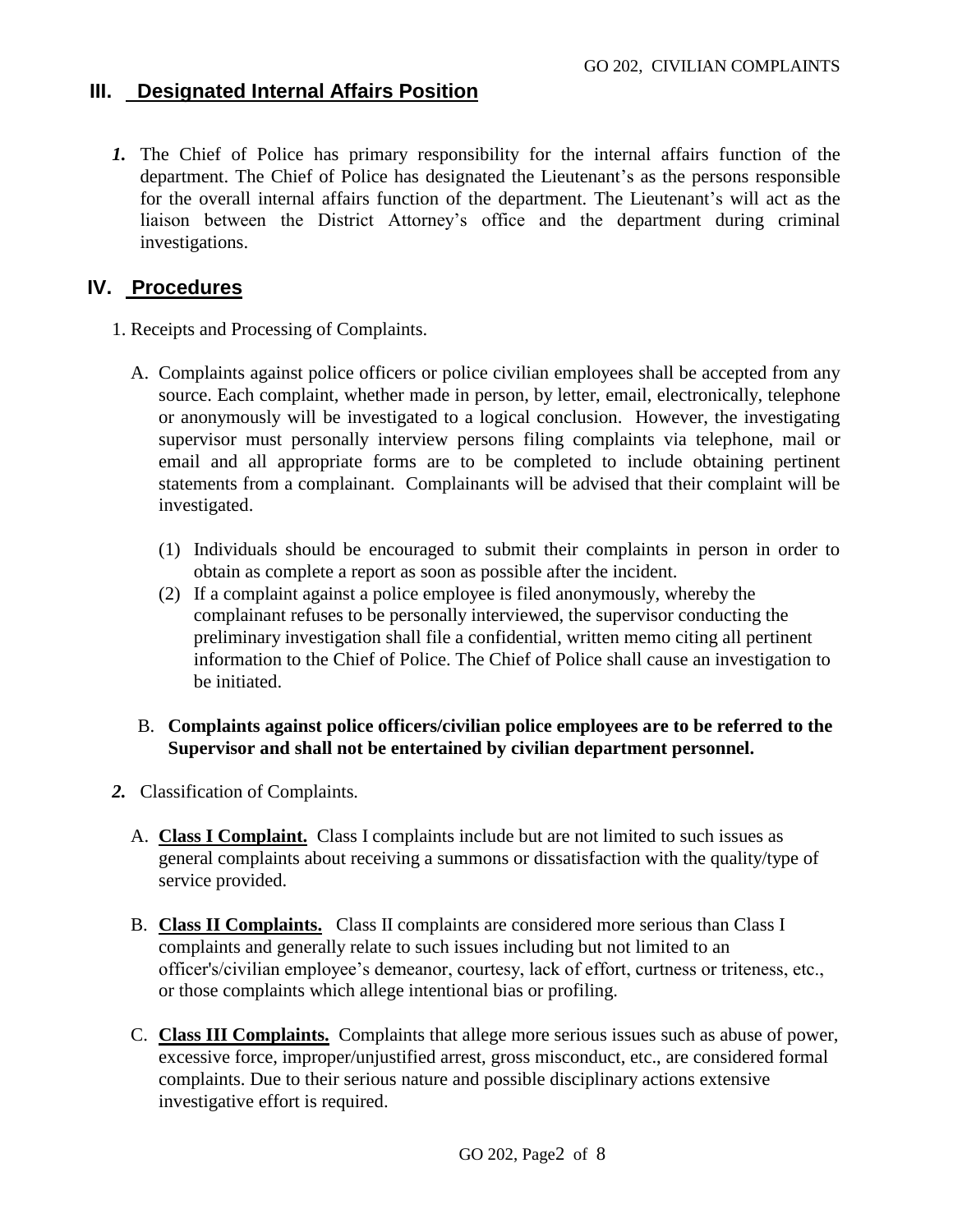- **(1)** In Class III complaints, every effort must be made to have the complainant swear or affirm his/her statement. A complainant alleging excessive use of force shall be asked to sign a form authorizing release medical records (**DF 12D**), to the police department, which relates to the injury(s) alleged sustained due to police conduct or action.
- **(2)** Class III complaint investigation may be referred to or may include detective bureau resources except in cases where conflict of interest may exist.

*The Chief of Police or his designee may elect to provide notice to the Mayor and the Village Attorney any time a Class III complaint is filed.*

D. **Class IV Complaints.** Complaints alleging criminal conduct such as bribery, theft, perjury, narcotics violations, etc., shall be referred to the Chief of Police. Class IV complaints shall be investigated at the command level. Complaints involving serious injury, death or breach of constitutional civil rights shall be referred to the Chief of Police.

> *The Chief of Police or his designee shall provide notice to the Mayor, Village Attorney and the District Attorney any time a Class IV complaint is investigated as such.*

- 3. Recording of Complaints.
	- A. Upon receiving notification of a civilian complaint against a police officer or police employee, the Supervisor shall record the initial information from the complainant. The Supervisor will determine the level of complaint that has been initially filed.
		- *(1)* If the Supervisor has command responsibility for the employee subject of a Class I complaint, they will continue with the investigation. If another supervisor has command responsibility, after acquiring the initial data, the complaint is to be referred to the appropriate supervisor and the complainant advised that they will be contacted.
		- *(2)* Class I complaints do not require a department serial number unless, in the opinion of the OIC, a number should be assigned. If a serial number is assigned then **DF 12A** must be completed.
		- *(3)* Class I complaints will be resolved at the squad level by the Supervisor. Upon resolution of the complaint the OIC **may** notify the Chief of Police and Lieutenant of the complaint if he/she feels it is necessary.
		- *(4)* If the complaint is a Class II, III, or IV the OIC will complete **12A,** and **12B** will be provided to the complainant to complete.
			- *a.* **DF 12B** shall be used to record Class II, III or IV complaint information as provided by the complainant. Complainants should be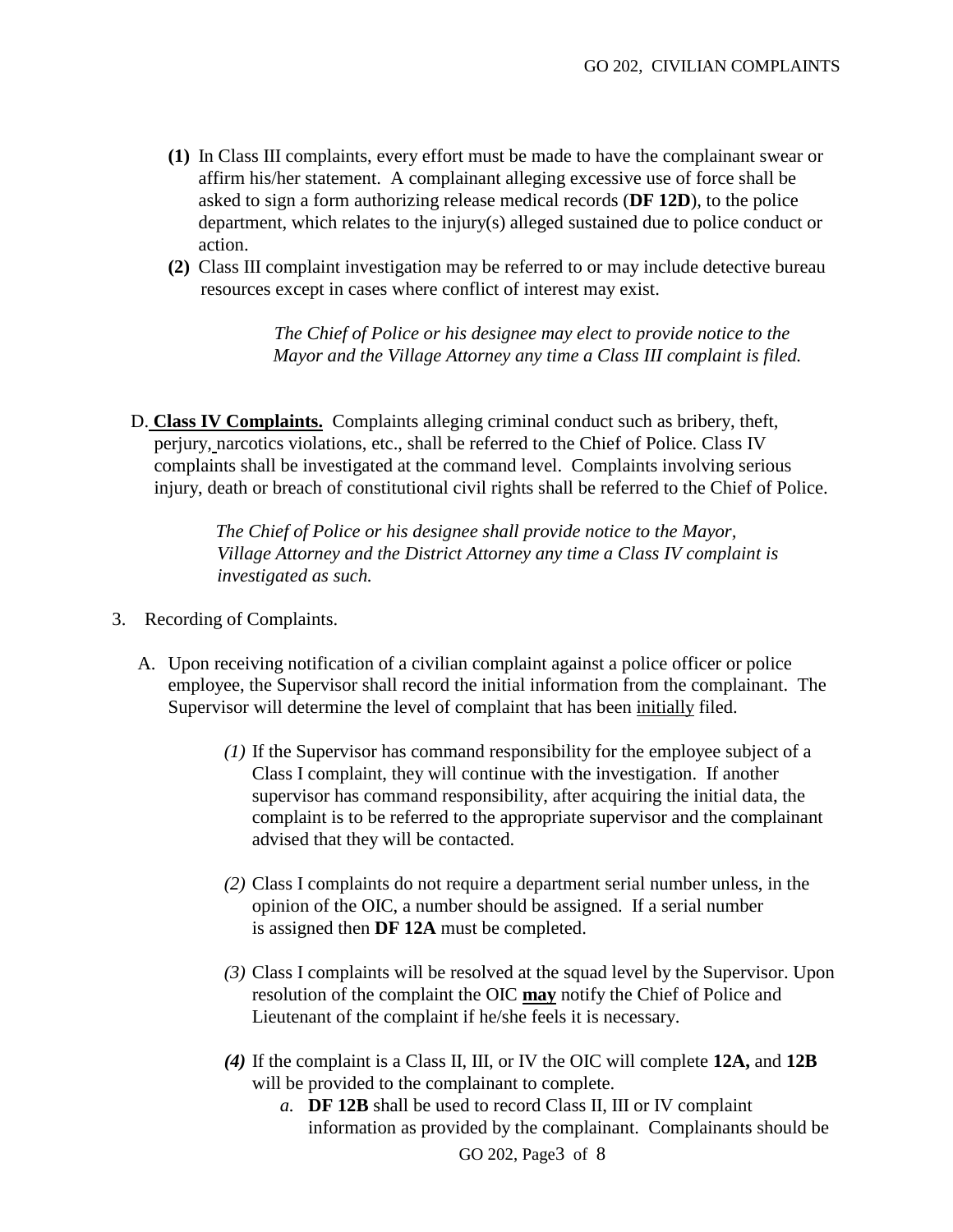encouraged to sign the complaint swearing or affirming to the content.

- *b. While encouraging the filing of legitimate complaints against officers/civilian employees as a means by which they can be held accountable to the public, the department simultaneously seeks to hold members of the public responsible for the filing of false and malicious allegations against police officers or police civilian employees.* (See Dispositions of Complaints in this General Order).
- *(5)* The OIC will then forward **DF 12A** and **DF 12B** (if provided) to a Lieutenant. The Lieutenant will advise the Chief of Police of the complaint, and the Chief of Police will determine who will be assigned to investigate the complaint.
	- *a.* The Chief of Police may delegate authority for internal affairs investigations.
	- *b.* Class II complaints will generally be referred back to the squad supervisor responsible for the employee.
	- *c.* Class III and IV complaints will be investigated on the command level. The Chief of Police may delegate responsibility for these investigations.
	- *d.* Any supervisor who has been charged with investigating a complaint will report directly to the Chief of Police unless otherwise directed to do so by the Chief of Police.
- *(6)* The Chief of Police or Lieutenant shall enter into the computer system a **DF 12A** and it shall be filed numerically with other incident reports. **DFs 12B and 12C** *are* **to** be filed in the Chief of Police's office.
- 4. Investigation and Adjudication of Class II, III, & IV Complaints.
	- *A.* The Lieutenant shall interview the complainant, all witnesses and the accused officer/civilian employee, as well as review relevant reports, activity sheets, books, recordings or dispatcher records.
		- (1) In cases where preliminary investigative data indicates the possibility of a criminal act on the part of the officer/civilian employee, the Lieutenant shall immediately notify the Chief of Police. The Chief or his designee shall notify and confer with the Mayor and the Village Attorney. This should be accomplished prior to the lodging of a formal accusation against an officer or civilian employee.
		- (2) In all other cases, after the gathering of preliminary investigative data, the accused officer/civilian employee shall then be notified of the complaint and an appointment scheduled for questioning.
			- (a) The officer/civilian employee shall be entitled to be accompanied by one other person of his or her choosing to attend the questioning session in order to provide counsel and to ensure protection of the officer's/civilian employee's civil rights. The questioning shall take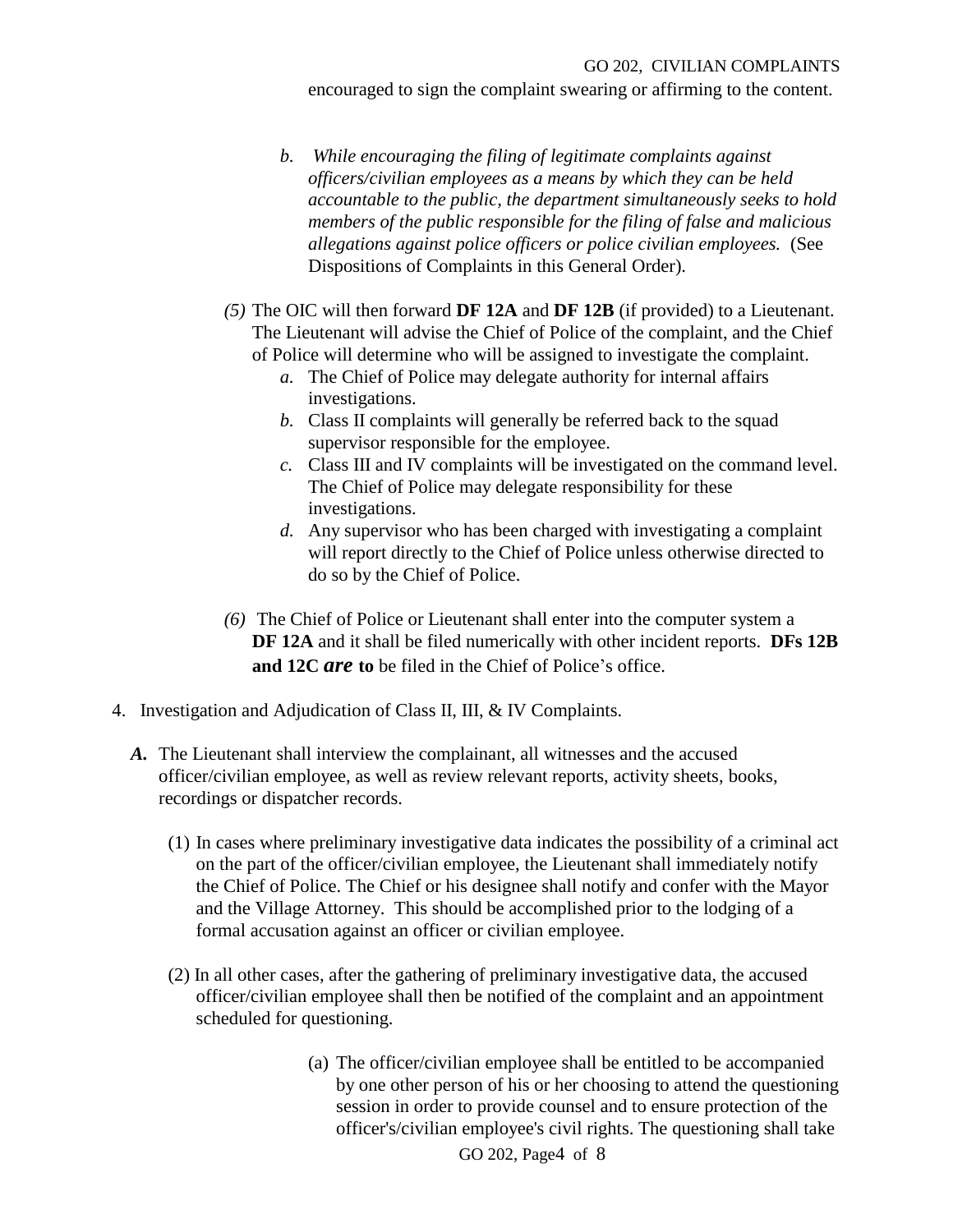place at a time when the officer is on duty or during his/her normal working hours if possible.

- (b) Before questioning begins, the accused officer or civilian employee shall be informed of the nature of the complaint, the name of the person in charge of the investigation, and the names of all persons who will be present during the questioning. The questions shall be specifically, directly and narrowly related to the performance of officer's/employee's duties.
- **(c)**The officer or civilian employee shall be advised that failure to answer questions may result in disciplinary action. The officer or civilian employee shall be advised that his or her answers and the fruits of these answers **cannot be used against him or her in a criminal proceeding.**
- **(d)** If, at any time during the questioning session, the officer/employee becomes a suspect in a criminal act, the administrative questioning shall end, and the officer/employee shall be so informed and read the Miranda warnings. Otherwise, the officer/employee shall be expected to answer questions or submit materials and statements to the investigator when so directed.
- **(e)** Investigators shall not subject the officer/ employee to offensive language, threaten punitive action or make promises of reward as an inducement to answer questions. The questioning session shall be conducted for a reasonable duration, taking into consideration the complexity and gravity of the matter being investigated.
- **(f)**All questioning sessions shall be tape recorded at the discretion of the assigned investigator. The accused officer/civilian employee may review the department tapes or purchase copies of a transcription, if any are made, before any subsequent statements are made in furtherance of the investigation of the same case.
- **(g)** No officer/civilian employee shall have his or her locker or other department- assigned storage space *searched*, without their consent.
- *i. Exception:* If a valid search warrant has been obtained for the search.
- ii. *Exception:* Exigent circumstances.
- **(3) DF 12C** shall be used to record all investigative actions as well as the summary of actions and findings and whether the complaint is sustained or not. When complete **DF 12C** shall be forwarded to the Chief of Police.
- **(4)** If a Class II complaint is sustained, the assigned supervisor shall record on **DF 12C** what actions were taken to correct the situation and/or prevent future occurrences.

GO 202, Page5 of 8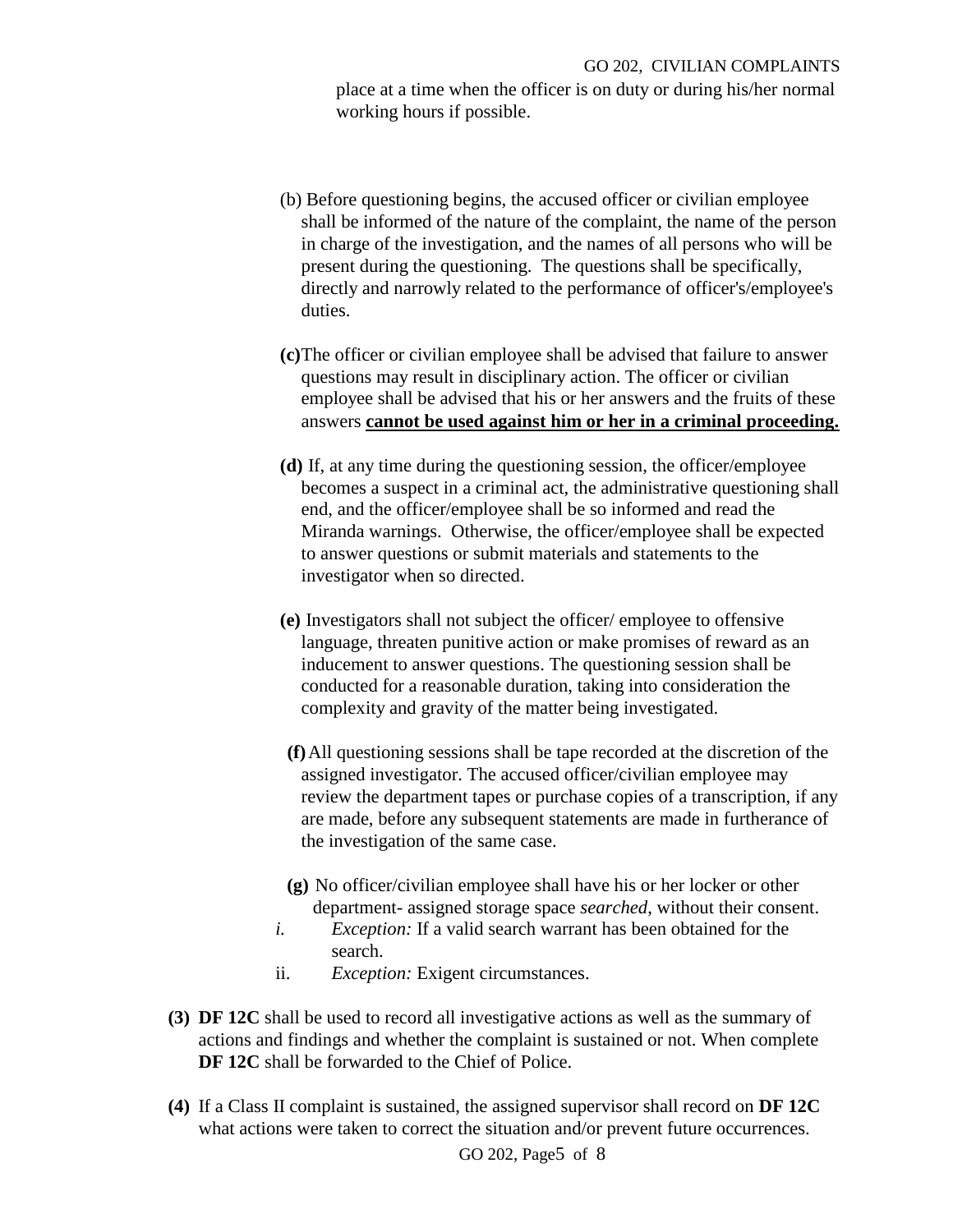This may include verbal reprimand, retraining, etc.

- **(5)** If a Class III or IV complaint is sustained, the Lieutenant shall record such findings on **DF 12C** and forward them to the Chief of Police.
- **(6)** Adjudication of Class III or IV complaints will be done at the command level.
- **(7)** If the Lieutenant concludes that the conduct of any officer/civilian employee was improper, he/she shall cite in **DF 12C**, the agency rule, regulation, or order, which was violated. He/she shall also note any mitigating circumstances surrounding the situation, such as unclear or poorly drafted agency policy, inadequate training, or lack of proper supervision.
- **(8)** If, however, the Lieutenant determines that the complaint is not sustained, their report shall be forwarded to the Chief of Police.
- (9) All records pertaining to internal affairs investigations will be securely maintained by the Chief of Police. Internal Affairs records will be kept separate and distinct from personnel records. Access to these records will rest with the Chief of Police, and the Lieutenant(s). Access by any other department member must be done with the full knowledge and consent of one of the aforementioned.
- (10) All documents concerning complaints of officer/civilian employee misconduct shall be considered confidential. They may not be removed, duplicated or copied from the location designated for storage of such items by any person without express consent of the Chief of Police or by the written order of a court of competent jurisdiction.
- 5. Conclusions of Fact.
	- A. The investigator shall consider all relevant documents, testimony, recordings and evidence in order to determine what actually happened. He or she shall prepare **DF 12C** providing a summary account of the situation. Gaps or conflicts in evidence and testimony shall be noted and the investigator shall not draw conclusions of fact from them.
	- B. At the end of the report, the investigator shall state a conclusion of fact for each allegation of misconduct from among the following dispositions:

| <b>Proper Conduct</b>   | The allegation is true, but the action of the agency or the<br>officer/civilian employee was consistent with departmental<br>policy, and the complainant suffered no harm. |
|-------------------------|----------------------------------------------------------------------------------------------------------------------------------------------------------------------------|
| <b>Improper Conduct</b> | The allegation is true and the action of the agency or the<br>officer/civilian employee was inconsistent with the<br>department policy, and the complainant suffered harm. |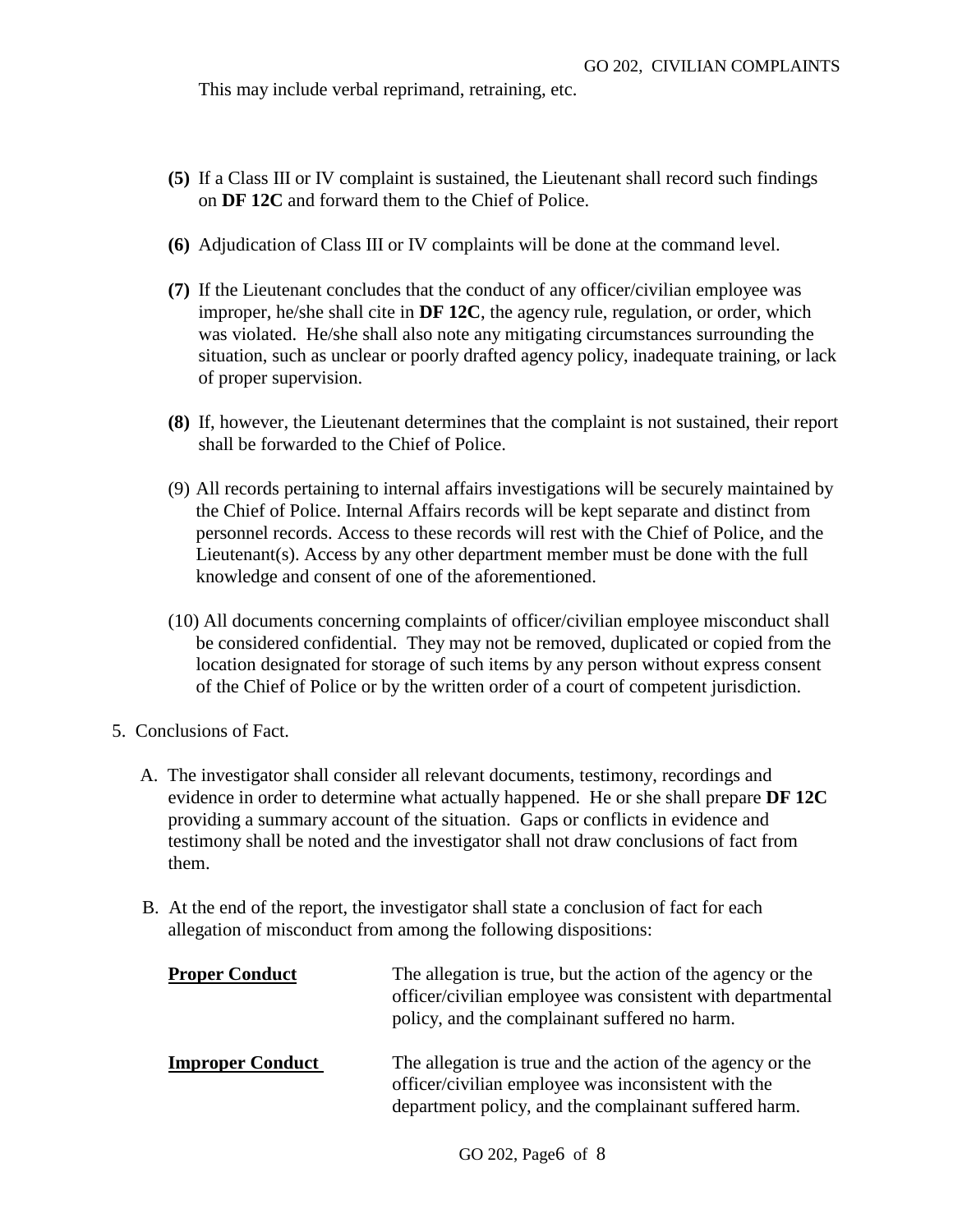|                              | GO 202, CIVILIAN COMPLAINTS                                   |
|------------------------------|---------------------------------------------------------------|
| <b>Policy Failure</b>        | The allegation is true, and although the action of the agency |
|                              | or the officer/civilian employee was consistent with          |
|                              | department policy, the complainant suffered harm.             |
| <b>Insufficient Evidence</b> | There is insufficient evidence to prove or refute the         |
|                              | allegation.                                                   |
|                              |                                                               |
| <b>Unfounded Complaint</b>   | There is no credible evidence to support the allegation.      |
|                              |                                                               |
| <b>False Accusation</b>      | Complaint was filed with knowledge by the complainant         |
|                              | that all or some of the information material to the complaint |
|                              | was demonstrably false at the time the complaint was filed.   |
|                              |                                                               |

#### 6. Notifications.

- A. The officer(s)/civilian employee(s) subject of a civilian complaint shall be notified of the investigator's conclusions.
	- (1) **DF 12C** will be used to notify the accused officer/employee.
- *B. The Lieutenant shall cause written notification, (a copy of said notification inserted in the permanent file), or verbal notification, (a memo detailing this notification inserted in the permanent file), to be received by a complainant who has filed a sworn or affirmed DF 12B.* No such notifications shall be made to persons who refuse to sign a **DF 12B**. Such notification shall reflect the findings and conclusions of the investigation however a complainant shall not be provided any information regarding the disciplinary process, if such applies. The complainant will only be advised that the matter (discipline, if any) is being administratively handled.
- *C.* Individuals filing complaints determined to be **False Accusations** may be subject to criminal charges for violation of New York State Penal Law Section 210.45.
- 7. Caveat

Nothing in this policy is intended to supersede any procedures or agreements with labor contracts. In any conflict, the language of the bargaining agreement shall prevail.

#### *Cross Referenced:*

- 1 Department Form 12A
- 2 Department Form 12B
- 3 Department Form 12C
- 4 Department Form 12D *(Release of Medical Records)*